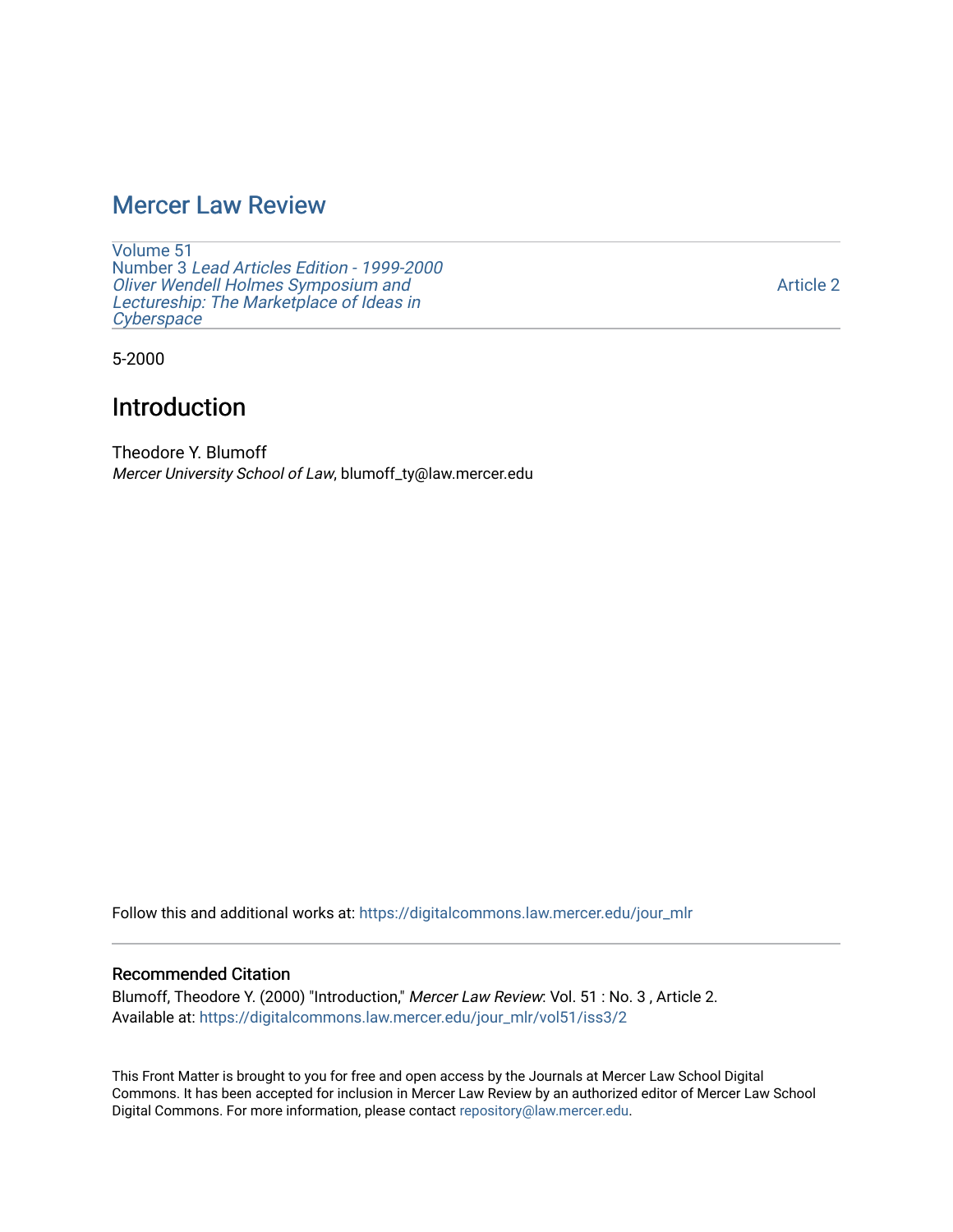# **Introduction**

# **1999-2000 Oliver Wendell Holmes Devise Symposium: The Marketplace of Ideas in Cyberspace**

### **by Theodore Y. Blumoff**

On the western front, English, French, and German soldiers spent nights knee deep in water and sewage and disease and the stench of comrades' deaths, all the while lobbing ordnance at each other across a frontier that, at its narrowest, stretched no more than a few yards.' Dead replaced dead replaced dead ad infinitum in fetid trenches. Imperial Germany was on the move; western Europe was exploding. In the east, Russia began allied with the West and ended drenched in its own bloodshed-Bolsheviks versus Menscheviks, Reds versus Whites. Russians fought their own battles of ethnic cleansing, then described

**<sup>\*</sup>** Professor of Law, Mercer University School of Law.

*<sup>1.</sup>* See, e.g., **ERICH** MARIA **REMARQUE, ALL** QUIET **ON** THE WESTERN FRONT (A.W. Wheen trans., Little, Brown **1995) (1958).**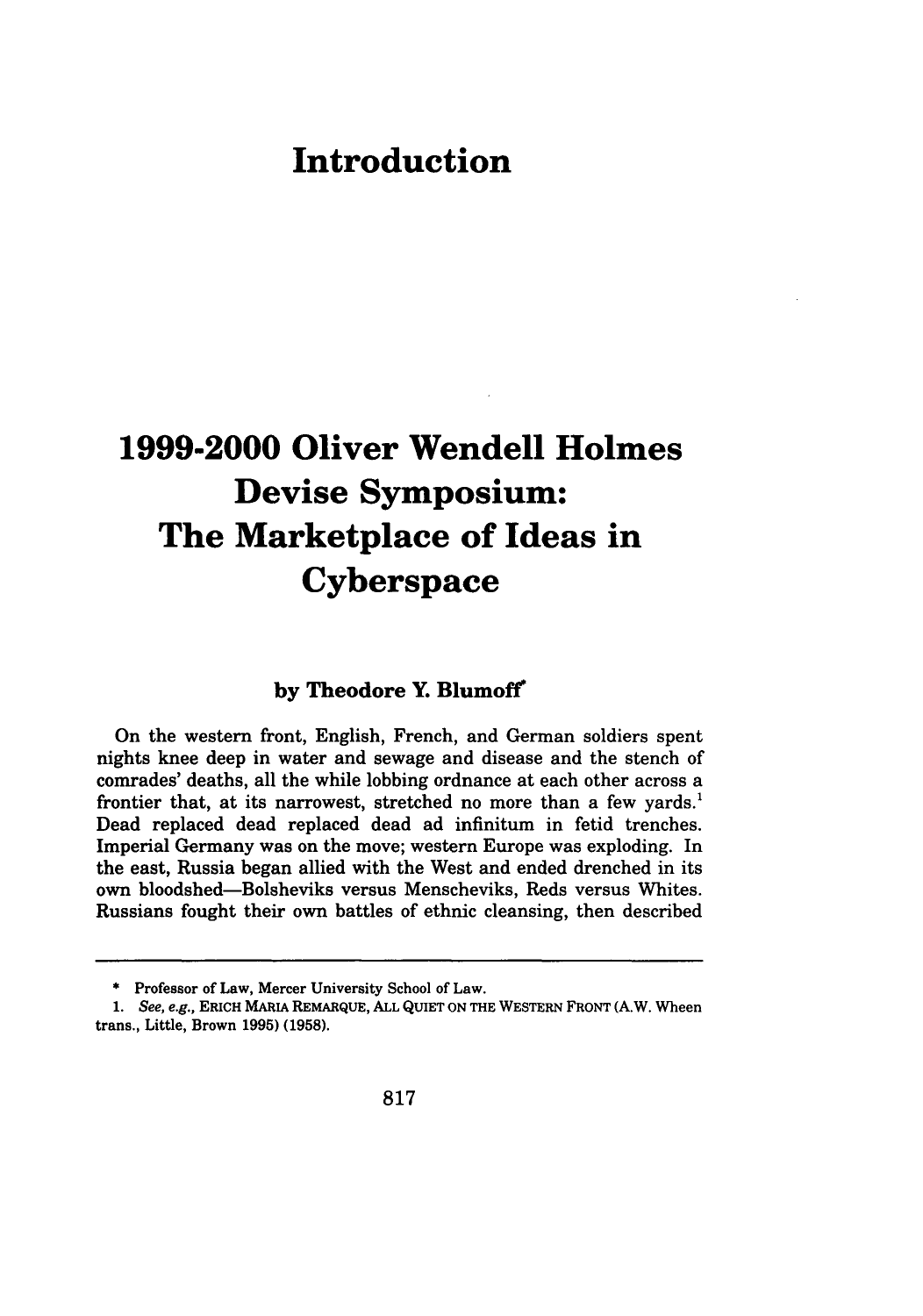(euphemistically, in my opinion) as the Russian Revolution. The Reds were on the move; eastern Europe was imploding.<sup>2</sup> And then the Yanks went marchin' in! Over hill over dale! Or something. You get the picture; we were our very own heros.

Closer to home, any potential champions of individual liberties seemed to wait out the conflict; war fever had taken its normal (clumsy) toll on civil freedoms, such as they were in  $1919$ .<sup>3</sup> In June and again in November of that year, A. Mitchell Palmer, President Wilson's Attorney General, led raids in New York City aimed at deporting undesirable aliens; concurrently, the several states, enforcing sedition laws, some of long-standing and dubious constitutionality, moved their own troopers out, arresting somewhere in excess of 1400 people.4 The "war to make the world safe for democracy"-a/k/a "The Great Crusade"-was on. And just as the executive branch executed and the legislative branch appropriated funds and otherwise engaged the processes of government in support of the war effort, the United States Supreme Court, generally assigned to the third-least dangerous-rung of our triadic governing structure, was asked to join the fray. Appealable decisions in some number of cases had to be decided.'

From the long-range view of civil liberties, the returns were not happy. In a number of appeals of criminal convictions decided in **1919,** Justice Holmes wrote opinions that were not inconsistent with the feverish context of the times.<sup>6</sup> In *Schenck v. United States*,<sup>7</sup> for example,

**5.** Throughout the nineteenth century, virtually all appellate review in the Supreme Court arrived via appeal and writ of error. *See, e.g.,* Judiciary Act of **1789,** ch. 20, § **25, 1** Stat. **73, 85-87** (1845). Late in the nineteenth century and throughout the twentieth century, Congress gradually expanded the Court's discretionary review **by** way of writ of certiorari. In **1988** Congress made virtually all of the Court's review discretionary. *See* Act of June **27, 1988,** Pub. L. No. **100-352,** 102 Stat. **662 (1990).** *See generally* ERWIN CHEMERINSKY, FEDERAL JURISDICTION 630-34 **(3d** *ed.* **1999).**

**6.** There is, of course, nothing new in our history about civic explosions aimed at the new, the foreign, the misunderstood, and the feared. I have tracked some of this history in a prior article. *See* Theodore Y. Blumoff, *The Holocaust and Public Discourse,* **11 J.L.** & RELIGION **591, 601 (1994-95).**

<sup>2.</sup> *See, e.g.,* **N.** GORDON LEVIN, JR., WOODROW WILSON **AND** WORLD POLITICS: AMERICA'S **RESPONSE** TO WAR **AND REVOLUTION** 213-14 **(1968).**

*<sup>3.</sup> See, e.g.,* David M. **Rabban,** *The First Amendment in Its Forgotten Years,* **90** YALE **L.J.** 514 **(1981)** (describing the pre-War conditions that would, over time, give rise to contemporary free speech doctrine).

<sup>4.</sup> DAVID CAUTE, THE GREAT FEAR: THE ANTI-COMMUNIST **PURGE UNDER** TRUMAN **AND** EISENHOWER 20 **(1978).** For a variety of reasons, the Supreme Court had not reviewed the Sedition Act of **1798,** ch. 74, **1** Stat. **596** (prohibiting "false, scandalous and malicious writing or writings against the government of the United States," among other things). The Act was not officially recognized as unconstitutional until 1964. *See* New York Times Co. v. Sullivan, **376 U.S.** 254, **276** (1964).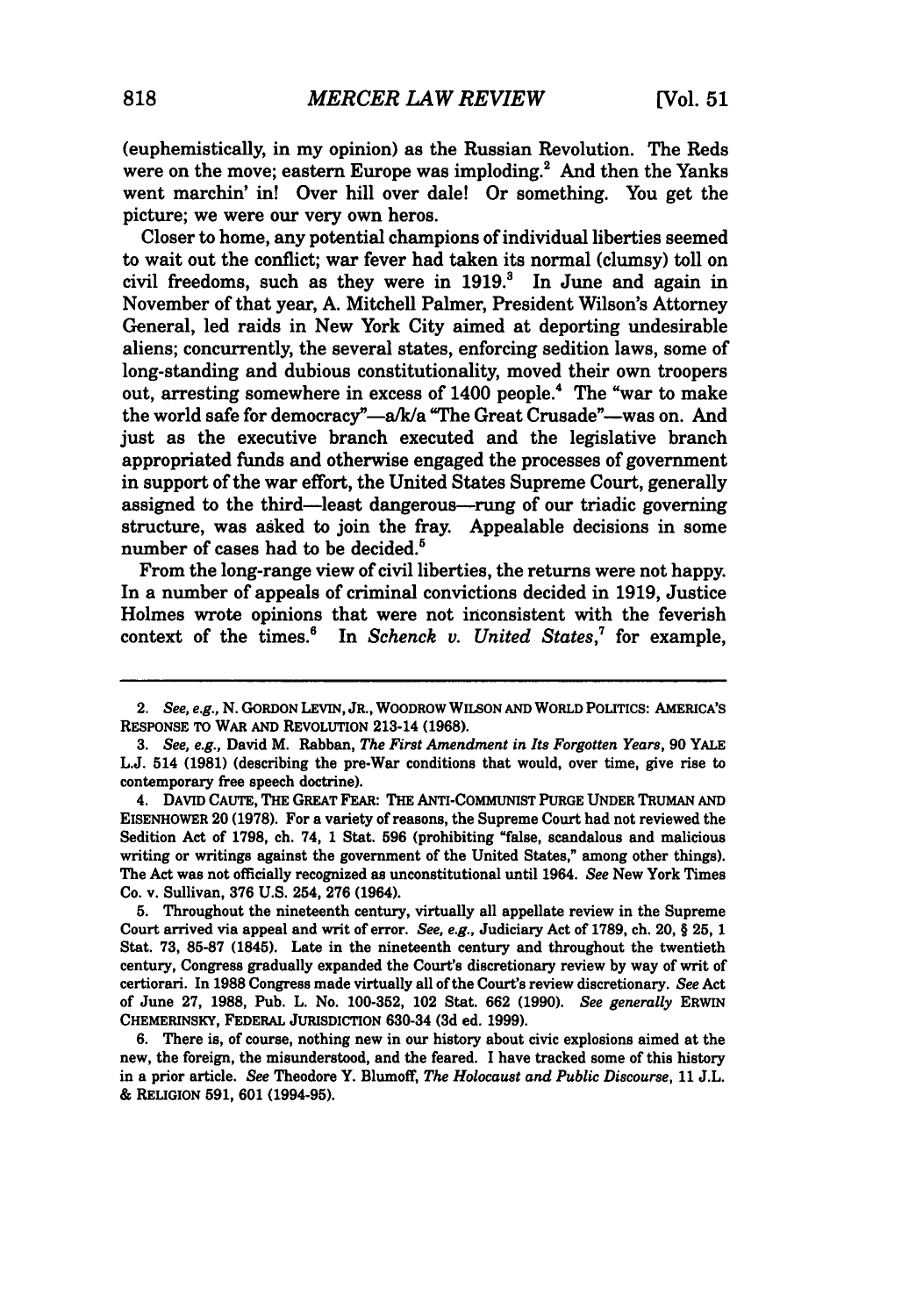Justice Holmes wrote the Court's opinion upholding convictions of several men who circulated among conscripts a document opposing the draft as violative of the Thirteenth Amendment's prohibition on slavery. $8$  Applying the "bad tendency" fiction in vogue at the time  $9$  and introducing into the First Amendment's lexicon the regulatory concept of "clear and present danger," Justice Holmes inaptly likened the antiwar circulars to "falsely shouting fire in a theater and causing panic."<sup>10</sup> Professor Harry Kalven described Holmes' wildly overinclusive analogy years ago, noting that its breadth implied that nothing short of the most outrageous, panic-inducing speech lacks protection; Kalven thus characterized Holmes as "triumphantly impeach[ing] this massive major premise."<sup>11</sup> Kalven also noted that the fire analogy is "wholly apolitical," thereby stripping the example of the complexity likely to arise whenever issues implicating (especially radical) political rhetoric are in dispute.12

Just one week later, Justice Holmes again wrote for the Court in two criminal cases implicating political speech and again turned a tone-deaf ear to the democratic theme that the First Amendment evokes.<sup>13</sup> In the first of the two, the Court upheld the conviction of an editor of a German-language newspaper who declared that sending American troops to France was an "inexcusable mistake ... that ... appears to be outright murder. $14$  In the second, Justice Holmes, writing for the Court, affirmed a ten-year sentence imposed on Eugene V. Debs, the

10. 249 U.S. at 52.

**11.** HARRY **KALVEN,** JR., **A** WORTHY TRADITION: FREEDOM OF **SPEECH** IN AMERICA 133 **(1988).**

12. *Id.* at 133-34.

**13.** One of the clearest statements in support of the preferred status of the First Amendment comes from Alexander Meiklejohn:

Just so far as, at any point, the citizens who are to decide an issue are denied acquaintance with information or opinion... relevant to that issue, just so far the result must be ill-considered .... [That is because t]he principle of the freedom of speech **...** is not a Law of Nature or of Reason in the abstract. It is a deduction from the basic American agreement that public issues shall be decided **by** universal suffrage.

ALEXANDER **MEIKLEJOHN,** FREE **SPEECH AND** ITS RELATION TO SELF-GOVERNMENT **26-27** (1948).

14. Frohwerk v. United States, 249 **U.S.** 204, **207 (1919).**

<sup>7. 249</sup> U.S. 47 (1919).

<sup>8.</sup> *Id.* at 49-51.

*<sup>9.</sup> See* Gerald Gunther, *Learned Hand and the Origins of Modern First Amendment Doctrine: Some Fragments of History,* 27 **STAN.** L. REV. 719, 724 (1975) (explaining that one could be convicted if the natural tendency of the words used was to effect a prohibited result).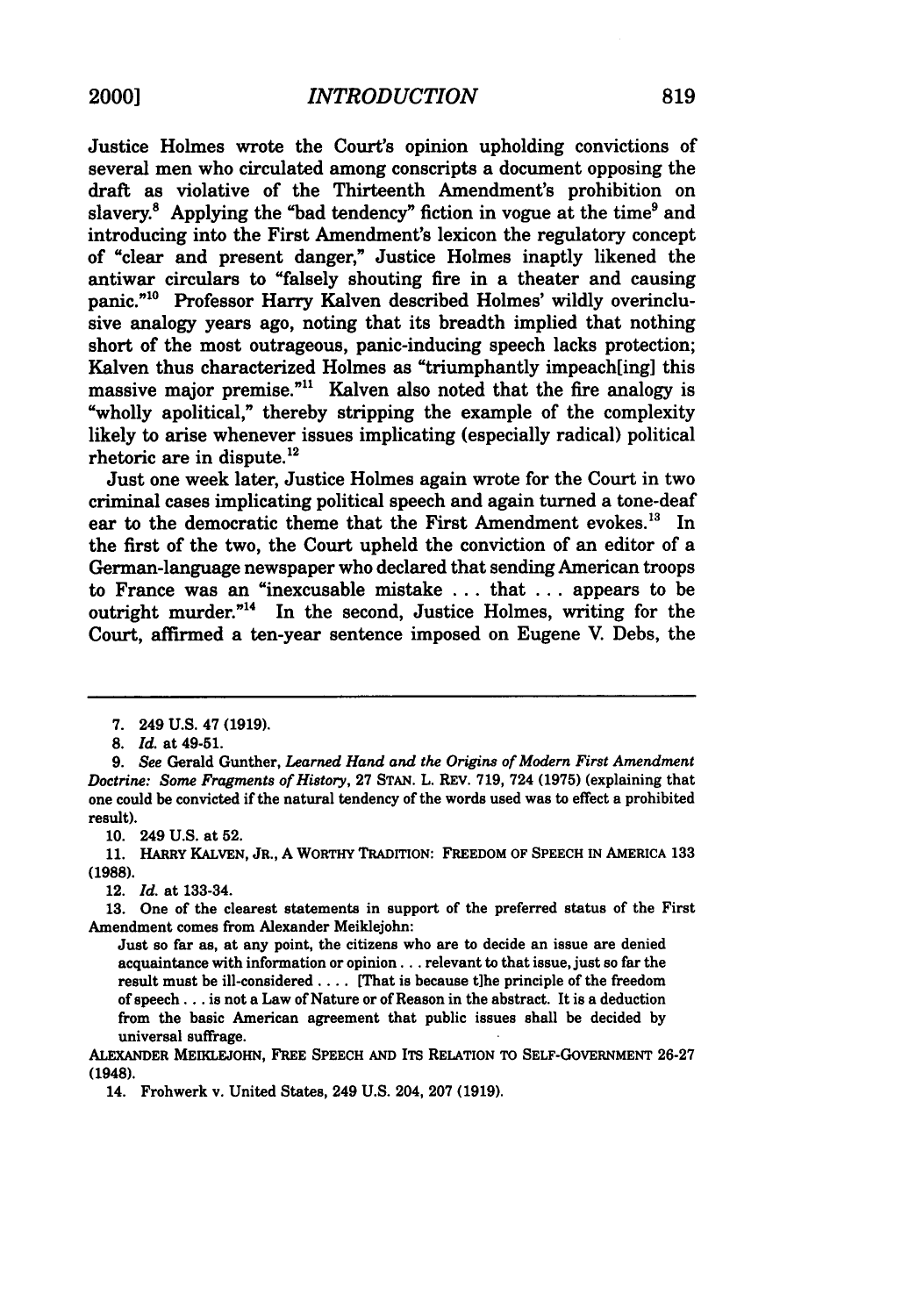socialist leader who later ran for President.<sup>15</sup> According to the Court, Debs had encouraged those present at a Sunday afternoon public speech to the Socialist Party convention in Canton, Ohio "to obstruct the recruiting" effort, although Debs himself refused to make such a statement during the speech because "he had to be prudent and might not be able to say all that he thought."<sup>16</sup> Thus could the Court infer that there was more there than met the trained, nonhysterical eye.<sup>17</sup>

The transformation for Justice Holmes began during the next Term when he dissented in *Abrams v. United States*,<sup>18</sup> in which the Court affirmed twenty-year sentences imposed on a number of Bolshevik sympathizers who had protested the deployment of American Marines to *Russia!9* Viewing the troop movement as an effort to defeat the Russian Revolution, the immigrants dropped leaflets, roughly half of which were written in Yiddish, calling for a strike. They were convicted under the Espionage Act for conspiring to "cripple or hinder the United States in the prosecution of the war"2° against *Germany,* a country for whom defendants held absolutely no brief. Despite (or, more likely, because of) the profligacy of the trial court, the Court rejected defendants' First Amendment claims summarily, citing *Schenck* and *Frohwerk."*

For reasons that are shrouded in some mystery, Justice Holmes, joined by Justice Brandeis, broke with the majority. $2^2$  His language, if not

19. *Id.* at 624.

20. Act of May **16, 1918,** ch. **75,** 40 Stat. **553, 553 (1919)** (amending Act of June **15, 1917,** ch. **30,** tit. **1,** § **3,** 40 Stat. **217, 219 (1919)).** In several places the leaflets decried the alliance of American capitalism with "German militarism," and at one point noted that its authors "hate and despise German militarism." **250 U.S.** at 624-25 (Holmes, **J.,** dissenting).

21. **250 U.S.** at **619.**

22. The mystery arises for several reasons. First, Justice Holmes stated that he did not question the continuing vitality of *Schenck, Frohwerk,* and *Debs;* they were, he declared, "rightly decided." *Id.* at **627** (Holmes, **J.,** dissenting). Thus, his description of defendants as, among other things, "poor and puny anonymities," and their creed as, among other things, one of "ignorance and immaturity when honestly held," suggests that even under prior case law, defendants presented no clear and present danger. *Id.* at **629.** As Professor Tribe notes, the cynic might conclude that Justice Holmes was willing to protect speech "only as long as it [was] ineffective." **LAURENCE** H. TRIBE, **AMERICAN CONSTITUTIONAL** LAW § **12-9,** at 843 **(2d** ed. **1988).** There is ambiguity on doctrinal grounds

<sup>15.</sup> Debs v. United States, 249 U.S. 211, 216-17 (1919).

<sup>16.</sup> *Id.* at 212-14; *see also* Harry Kalven, Jr., *Professor Ernst Freund and* Debs v. United States, 40 U. CHI. L. REV. 235, 237 (1973) (describing the *Debs* conviction as akin to sending George McGovern, the 1972 Democratic Party presidential nominee, "to prison for his criticism of the [Viet Nam] war").

<sup>17. 249</sup> U.S. at 213.

<sup>18. 250</sup> U.S. 616 (1919).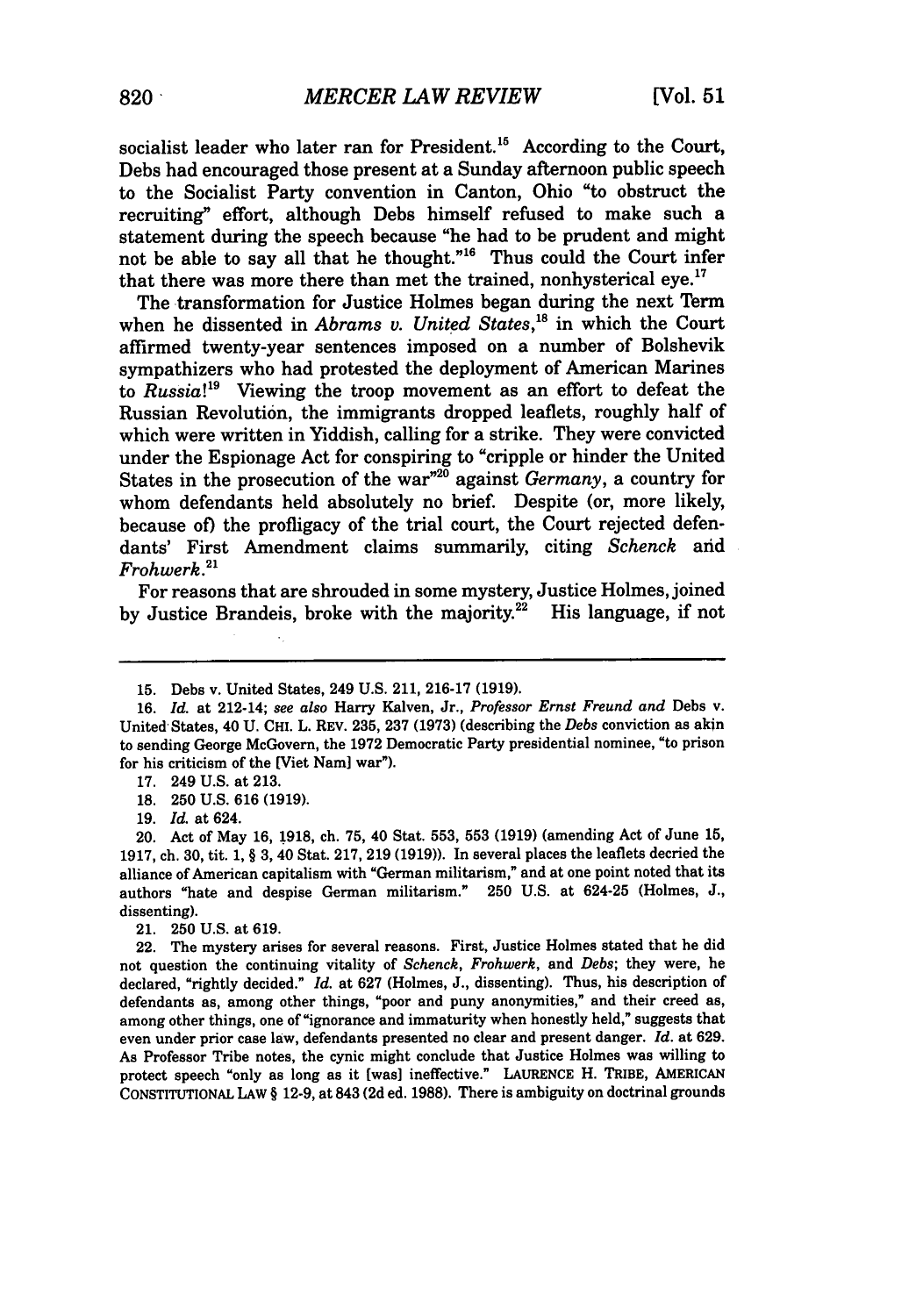Persecution for the expression of opinions seems to me perfectly logical. **If** you have no doubt of your premises or your power and want a certain result with all your heart you naturally express your wishes in law and sweep away all opposition .... But when men have realized that time has upset many fighting faiths, they may come to believe even more than they believe the very foundations of their own conduct that the ultimate good desired is better reached **by** free trade in ideas-that the best test of truth is the power of the thought to get itself accepted in the *competition of the market,* and that truth is the only ground upon which their wishes safely can be carried out. That at any rate is the theory of our Constitution. It is an experiment, as all life is an experiment.<sup>23</sup>

The *Abrams* dissent produced two central tenets of First Amendment law: **(1)** that ideas should be tested rather than censored, and (2) that the antidote to poisonous speech is more speech, not less. Both ideas marked significant new directions in American free speech jurisprudence.<sup>24</sup>

The marketplace metaphor, which we honor in this Symposium, has generated controversy since its first articulation. Professor Wigmore, writing in **1920,** asked whether Justice Holmes had "show[n] a blindness to the deadly fact that [while the market tests the idea,] the 'power of thought' **. . .** might 'get itself accepted in the competition of the market" such that ultimate victory would have no "practical value for a<br>defeated America."<sup>25</sup> Others have questioned both the general Others have questioned both the general plausibility of the idea, noting that "experience-generating conduct" is as likely as speech to produce understanding, and that the metaphor's underlying faith in rationality is questionable.<sup>26</sup> Still others have

as well. As Professor Gunther has pointed out, it is unclear whether the requirements of intent and potential effect were independent bases or a conjunctive basis of liability. Gunther, *supra* note **8,** at 743.

**<sup>23. 250</sup> U.S.** at **630** (Holmes, **J.,** dissenting) (emphasis added).

<sup>24.</sup> *See id.* at **630-31** ("Only the emergency that makes it immediately dangerous to leave the correction of evil counsels to time warrants making any exception to the sweeping command, 'Congress shall make no **law...** abridging the freedom of speech.'").

**<sup>25.</sup>** John H. Wigmore, Abrams v. United States: *Freedom of Speech and Freedom of Thuggery in War-Time and Peace-Time,* 14 ILL. L. REV. **539, 550-51 (1920).** Dean Wellington made a similar observation regarding the aftermath of Nazi atrocities. Harry H. Wellington, *On Freedom of Expression,* 88 YALE **L.J. 1105, 1106-07 (1979).**

**<sup>26.</sup>** *See, e.g.,* **C.** Edwin Baker, *Scope of the First Amendment Freedom of Speech,* **25 UCLA** L. REV.. 964, **974-78 (1978).**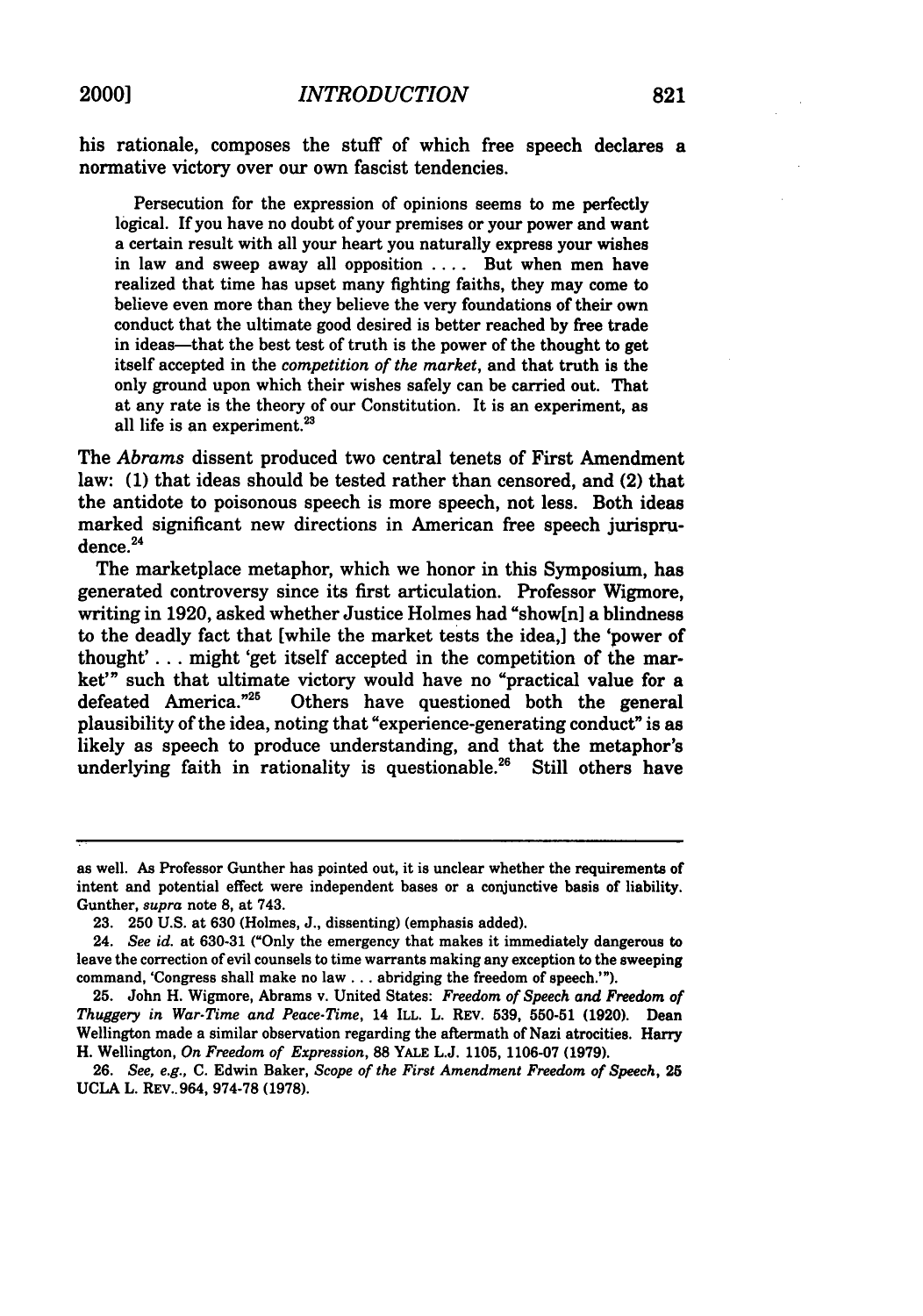challenged the fairness of a marketplace dominated by the voices of the rich and powerful.<sup>27</sup>

One need only read the Court's two recent communication-related opinions, however, to realize that the metaphor is, for the moment at least, alive and well. Striking down legislation intended to regulate offensive Internet communication, Justice Stevens spoke glowingly of "[t]he dramatic expansion of this new marketplace of ideas." $28$  In a badly splintered opinion from 1996, the Court considered, among other issues, statutory authority for cable operators to prohibit "indecent programming" on cable television.<sup>29</sup> Justice Brever, writing for a programming" on cable television.<sup>29</sup> plurality of four, noted "the changes taking place in the law, the technology, and the industrial structure related to telecommunications."30 For his part, Justice Stevens, who joined Justice Breyer's plurality opinion, would not put Congress "to an all or nothing-at-all choice in deciding whether to open certain cable channels to programmers who would otherwise lack the resources to participate in the marketplace of ideas."31

However, no marketplace operates perfectly or without potential problems, and the speakers in this 1999-2000 Oliver Wendell Holmes Devise Lecture and Symposium are particularly well-situated to address these issues. Floyd Abrams, a partner in the law firm of Cahill, Gordon & Reindel and the William J. Brennan, Jr. Visiting Professor of First Amendment Law at the Columbia Graduate School of Journalism, has probably argued more First Amendment cases before the United States Supreme Court than any other attorney. Mr. Abrams addresses "Some First Amendment Qualms" with cybertechnology. Specifically, he raises some less than obvious questions about potential backlash attributable to the Internet's very success, such as dilution of press confidentiality protections in a new community in which everyone is a publisher; potential regulatory devices to shield from public scrutiny information that, before the Internet explosion, had been formally available to the public, but was practically inaccessible; and the proliferation of hateful and potentially harmful speech, the dissemination of which much of the rest of the world prohibits.

Our panelists come to these issues from a variety of perspectives. Our morning speakers, Greg Lefevre and Margaret Chon, view the market-

**<sup>27.</sup>** See, e.g., Stanley Ingber, The Marketplace of *Ideas: A Legitimizing Myth,* 1984 DuKE **L.J. 1,** 4-5.

**<sup>28.</sup>** Reno v. **ACLU, 521 U.S.** 844, **885 (1997).**

**<sup>29.</sup>** Denver Area Educ. Telecomms. Consortium, Inc. v. **FCC, 518 U.S. 727 (1996).**

**<sup>30.</sup>** *Id.* at 742.

**<sup>31.</sup>** *Id.* at **769** (Stevens, **J.,** concurring).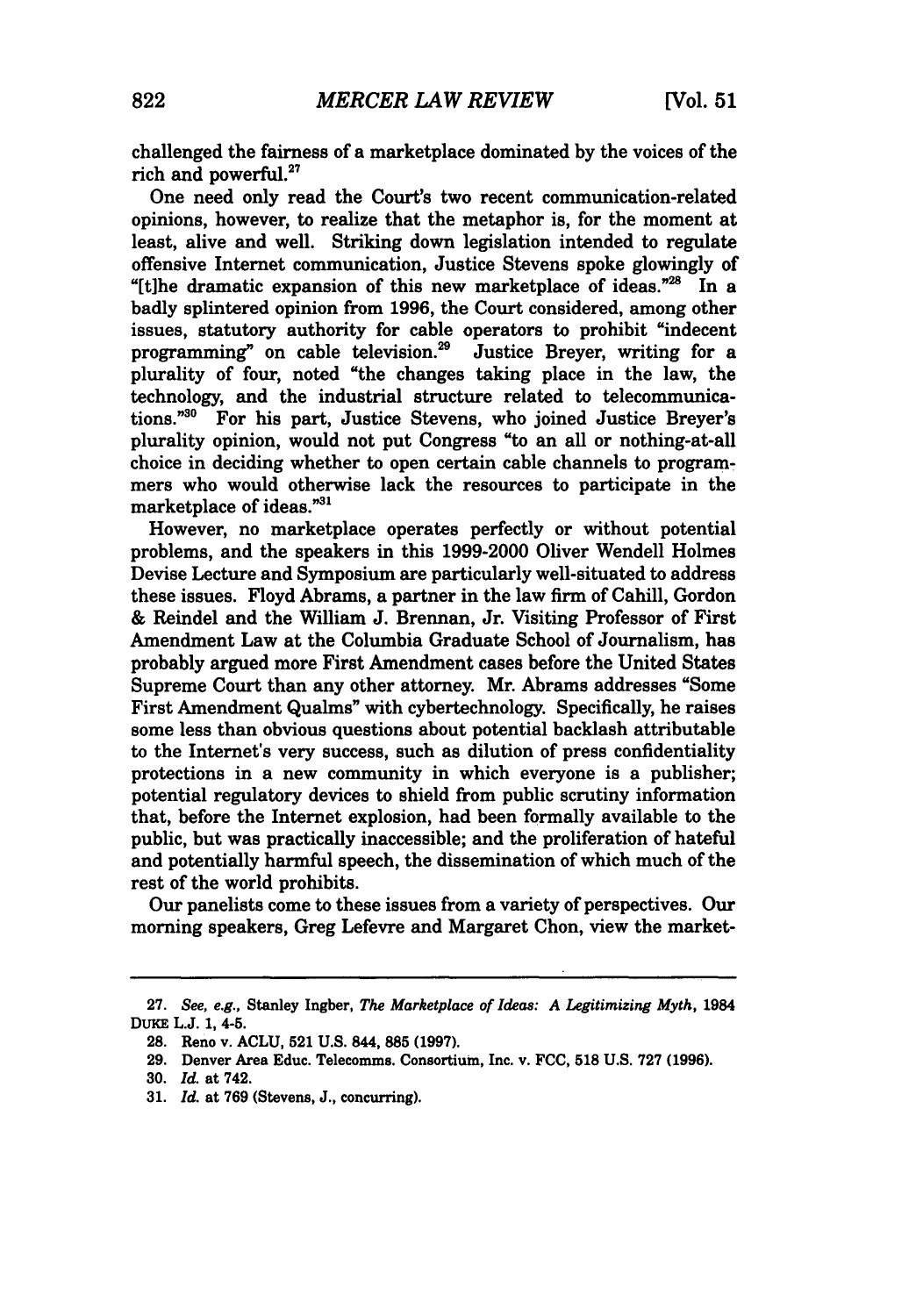place metaphor from very different angles. Mr. Lefevre, CNN's San Francisco Bureau Chief, watches and reports on the telecommunications phenomenon from a perch just above Silicon Valley and comes to these issues with a traditional, libertarian inclination, rightly noting that the impulse to censor, which Justice Holmes warned against, crosses ideological boundaries. Professor Chon notes that increasing the amount of information has, at best, an imperfect correlation with the value of speech. In contrast to Mr. Lefevre, she wonders whether the continuing articulation of the marketplace metaphor reflects a "failure of legal imagination."

The afternoon's speakers, Daniel Jaffe and Liza Kessler, actively engage in the debate over and drafting of regulatory proposals, especially those that implicate privacy issues. Mr. Jaffe, Executive Vice President of the Association of National Advertisers, examines the fragile balance to which any regulator must be sensitive if the Internet is to survive. Overly restrictive privacy rules, he warns, present a threat to the "unstable economic foundations" of the Internet. At the same time, however, insensitivity in the form of underprotective rules might drive consumers and users away. Liza Kessler, who addresses privacy issues as counsel for the Center for Democracy and Technology, urges end-user regulation, largely in the form of family responsibility for self-regulation.

No one whose career began after the Civil War and ended before World War II could have imagined the technological developments the twentieth century would bring. Imagine telling high school graduates in **1919** that, before they died of old age, human beings would walk on the moon or fax a document to Sri Lanka in real time. Fax? And yet Justice Holmes' prescience about the need to trade ideas freely has never been clearer, and his understanding about the dangers posed by those who "have no doubt of [their] premises or ... power" remains as vital today as it did over eighty years ago. This Symposium is dedicated to the discussion of these ideas.